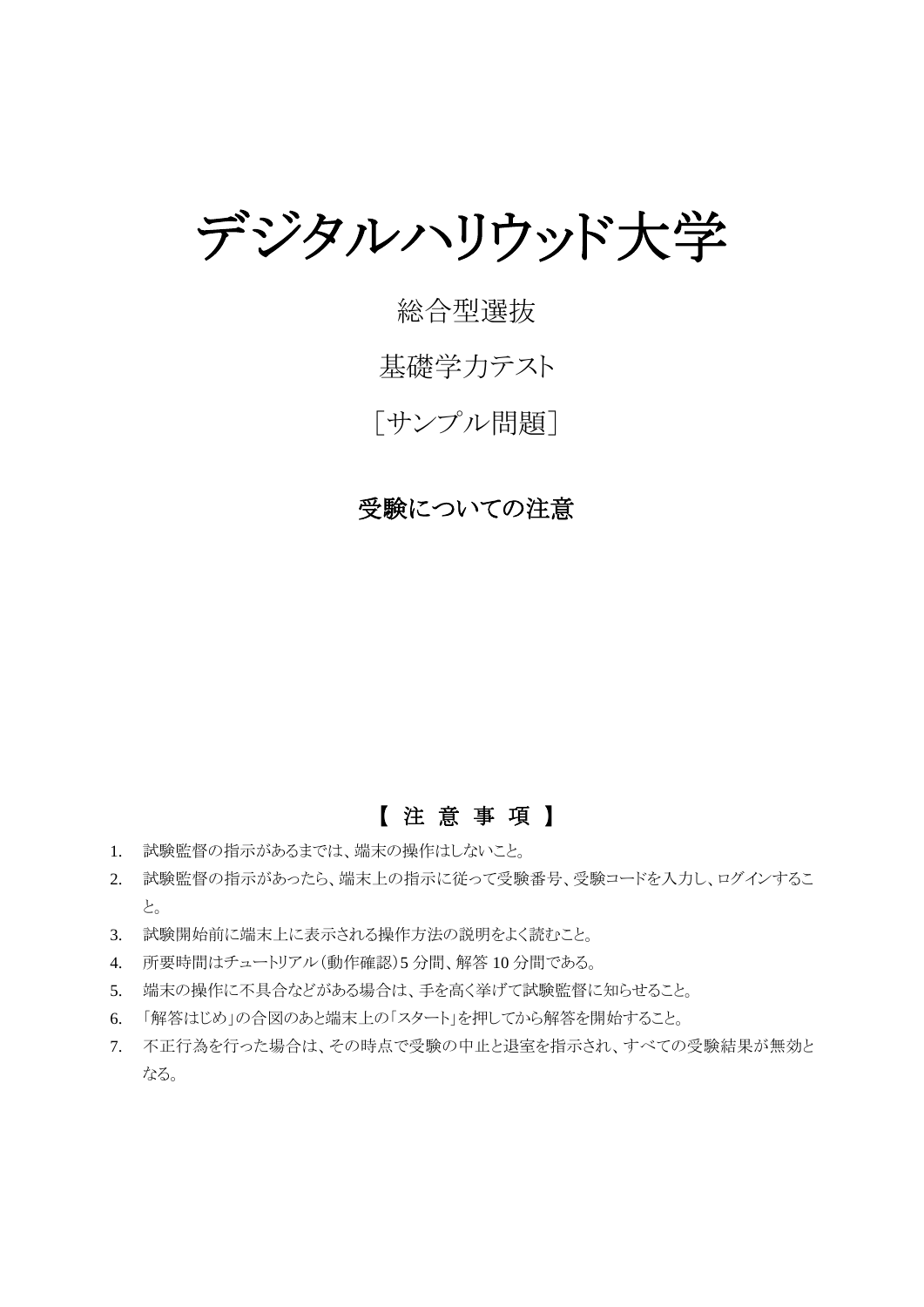#### 1

1. 空所に入るもっとも適当な表現を 1 つ選びなさい。

Emily did not () that she was thinking of quitting as general manager.

- (A) modify
- (B) mourn
- (C) mislead
- (D) mention
- 2. 空所に入るもっとも適当な表現を 1 つ選びなさい。

This model is  $($ ) the previous one.

- (A) nearly twice as fast as
- (B) as nearly twice fast as
- (C) as nearly twice faster than
- (D) faster as nearly twice than

3. 次の会話文を読み、質問の答えとしてもっとも適切なものを 1 つ選びなさい。

Man: What do you think of the new media library?

Woman: It's a bit too crowded. The online database system is fantastic, though.

Man: Yeah, it is, isn't it? I use it all the time.

What is the woman's opinion about the library?

- (A) She does not like it at all.
- (B) She is glad that there is a lot of space.
- (C) She is completely satisfied with it.
- (D) She enjoys one of its services.

#### 4. 次の文章を読み、質問の答えとしてもっとも適切なものを(A)~(D)から 1 つ選びなさい。

Virtual reality uses computer modeling and simulation to allow a person to move in a three-dimensional world. Virtual reality programs put the user in a computer-generated world that looks like the real world. This is done through the use of items such as goggles, headsets, gloves, or body suits. In a normal virtual world, a user wearing a helmet sees animated images of the virtual world. The illusion of "being in the virtual world" is created by motion sensors in the helmet that pick up the user's movements and change the view on the screen usually in real time. So, a user can walk through a virtual set of rooms, experiencing changing scenes that feel linked to his or her own actions. The user can have a sense of touch in the virtual world by wearing gloves that have feedback sensors. The user can even pick up and change objects that he or she sees in the virtual world.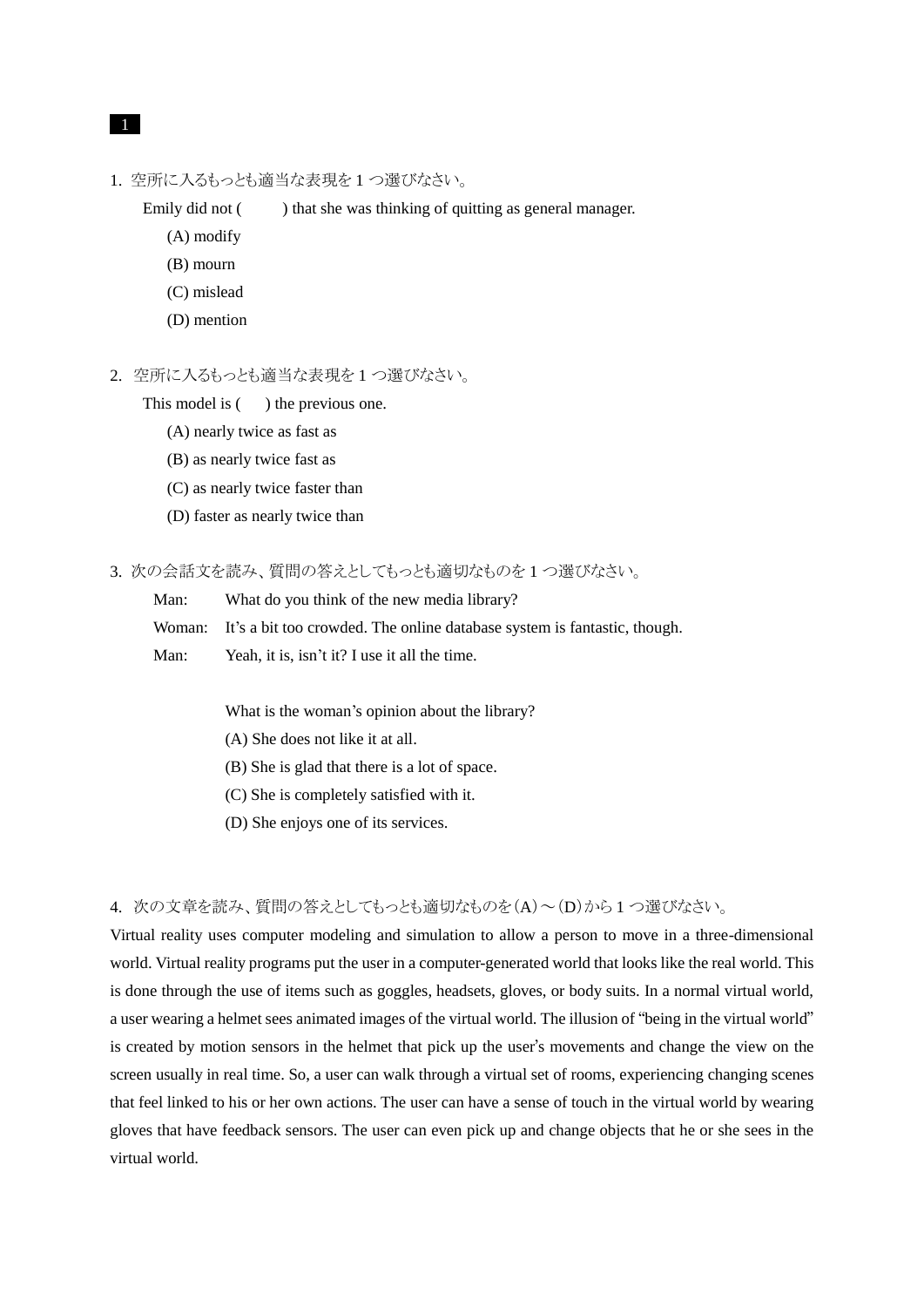The term virtual reality was first used by Jaron Lanier in 1987. Jaron Lanier's research and engineering added a number of products to the virtual reality field. The United States government also played an important role in the early development of virtual reality. The US government gave money in the form of grants to many virtual reality projects. These projects were being done by different government agencies and American universities. These grants helped many talented people in fields such as computer graphics, computer simulation, and networked settings. The government also helped to create links between university, government and business teams.

- Q. What is the main theme of the article?
	- (A) The items used in virtual reality
	- (B) Who created virtual reality
	- (C) How virtual reality works and developed
	- (D) Jaron Lanier's life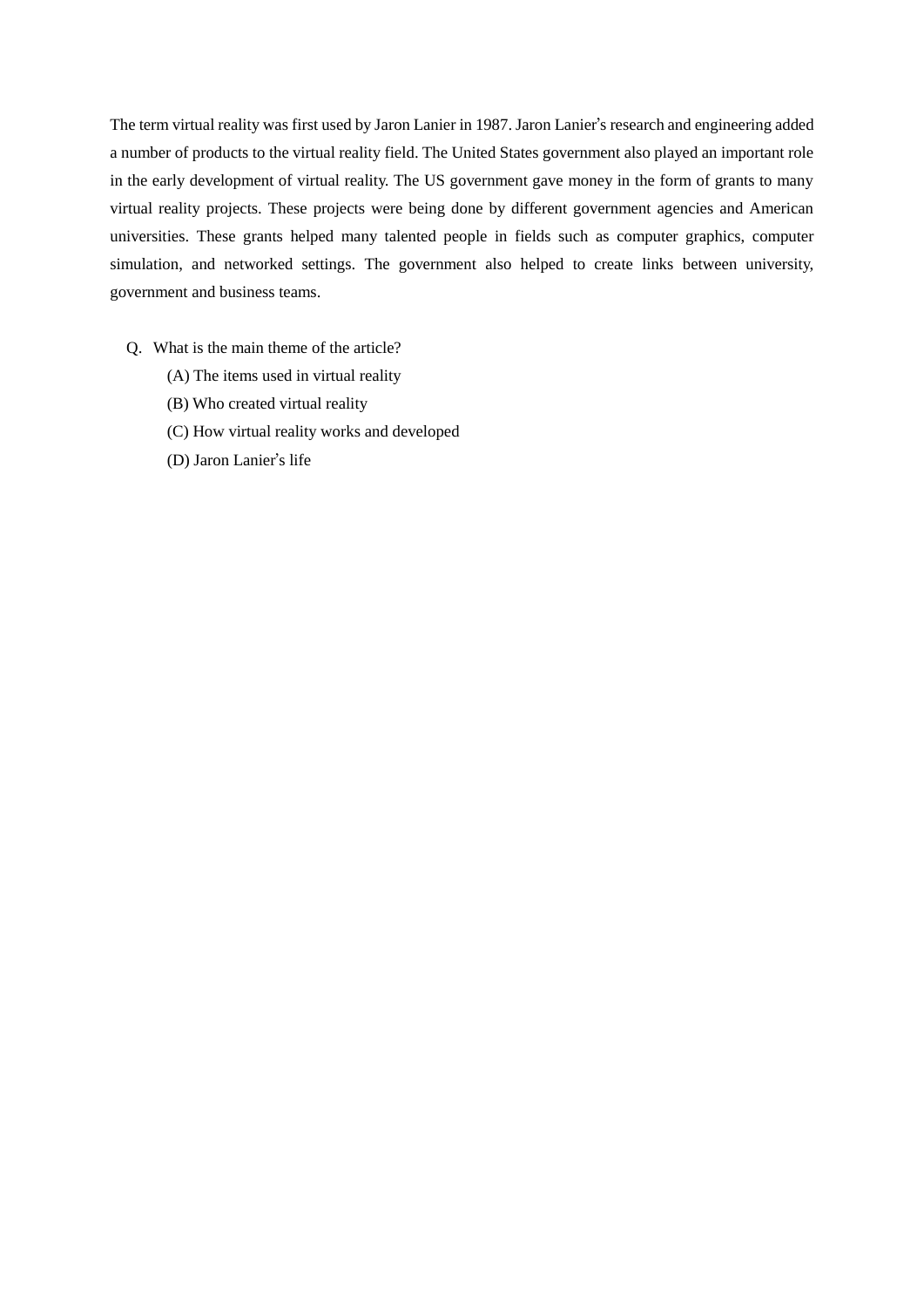### 2

1. はじめにあげた語句と意味が最もよく合致するものを 1 つ選びなさい。

### 落ち着き払った様子

- (A) 一騎当千
- (B) 無味乾燥
- (C) 悠々自適
- (D) 天真爛漫
- (E) 泰然自若
- 2. はじめに示された二語の関係を考え、それと同じ関係を表す対を 1 つ選びなさい。

### うどん : 小麦

- コットン : ( )
- (A) 洗剤
- (B) タオル
- (C) 肌
- (D) 綿
- (E) 繊維
- 3. ことばの使い方から考えて、()に入れるのに最も適切なものを1つ選びなさい。

## 大手企業が既存顧客のニーズを重視した製品改良を推し進めるあまり、これまでにない技術革新に よって登場した新興企業に対して顧客を奪われてしまう現象を、( )のジレンマと呼ぶ。

- (A) イノベーション
- (B) リノベーション
- (C) クリエイション
- (D) クリエイティブ
- (E) カスタマー